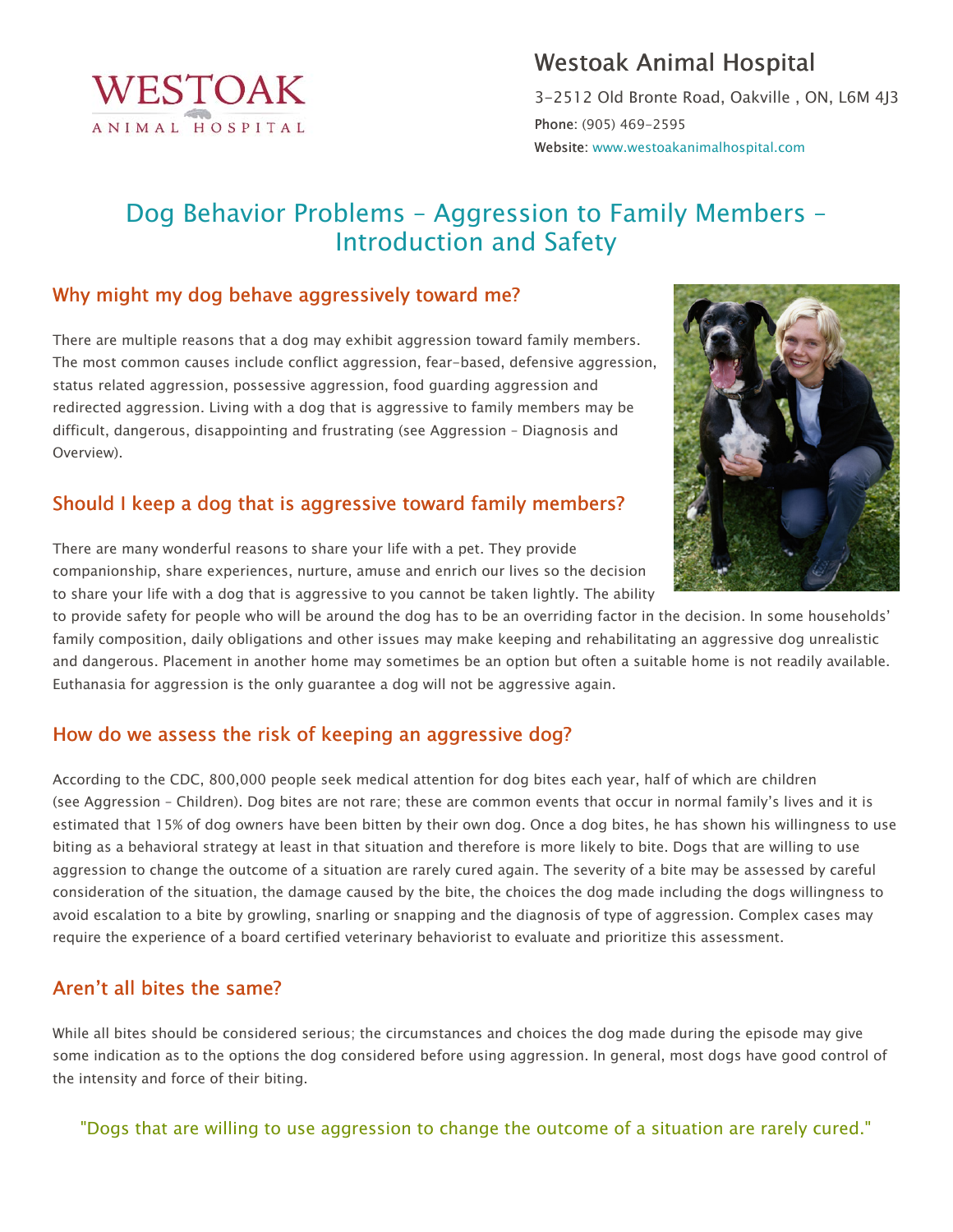Some bites are inhibited and may leave no marks on the skin. Other bites may bruise, pinch, or indent the skin without creating bleeding. More intense bites break the skin, puncture wounds may be superficial or deep, multiple punctures may be present or tearing/shearing injuries may result. Some dogs may bite hard enough to crush bones. Some dogs bite once and withdraw, others bite multiple times within the same episode. Some dogs bite when threatened and when in close proximity; other dogs charge from across the room.

#### How do we avoid aggression and keep family members safe?

Safety and prevention of bites is the essential first step; both in keeping family members safe and in beginning the process of behavior modification. First, identify all situations that might lead to aggression and prevent access to these circumstances (by caging or confinement, muzzle, or environmental manipulation) or otherwise control the dog when a confrontational situation might arise (e.g., leash and head halter control, tie down). Then it is essential that these situations are avoided to prevent further injury and learning. Although the long-term goal would be to reduce or eliminate the potential for aggression in these situations, each new episode could lead to injury and further aggravation of the problem. A head collar and leash is a good way to control and prevent aggression even inside the home. A properly fitted basket muzzle is even more effective at preventing bites and may be useful in some situations. The dog is unlikely to change his behavior without retraining and the dog learns from each opportunity to practice his aggression; so limit his opportunity for additional aggressive encounters (see Aggression – Getting Started – Safety and Management).

Once the family elects to begin a behavior modification program for aggression, their ability to keep people safe and prevent aggressive episodes must be reevaluated constantly. If there are frequent safety lapses, accidental bites or new bites occurring in new and unforeseen circumstances then the decision to keep and treat this dog must be reassessed.

## Don't we just need to show our dog that we are alpha or dominant for the aggression to stop?

Aggression toward family members is not likely to be related to dominanceor social status. This is a common misconception, which can lead to inappropriate treatment strategies and perhaps worsening of the aggressive behavior. Most often a dog's aggression is motivated by fear, anxiety, conflict about what to expect and what to do and the anticipation of possible punishment (see ( Aggression – Diagnosis and Overview, (Dominance, Alpha, and Pack Leadership – What Does It Really Mean?, and Canine Communication – Interpreting Dog Language). It follows that if underlying anxiety and fear is causing aggressive responses then training programs designed to enforce the human family members as alpha or dominance using confrontation or intimidation-based interventions will increase rather than decrease anxiety and associated aggressive responses. Strategies designed to achieve pack leadership, alpha or dominance over your dog do not address the underlying problem; the fear or anxiety and lack of understanding of what to expect or how to react in the situation. While control and consistent interactions with the pet are desirable, they should be achieved in non confrontational ways that decrease anxiety and conflict not increase those underlying emotions.

#### What can be done for my dog's aggression?

A thorough history and assessment of aggressive episodes and your dog's behavioral history are essential for a proper diagnosis and treatment plan. See www.AVSABonline.org for guidelines when selecting someone to help you with your pet's behavior problem. A behavior modification program will generally include avoidance of triggers, teaching new responses, positive reinforcement for desirable behaviors, control with a head halter and leash, training exercises for response substitution and desensitization for the dog's significant triggers (see Behavior Consultations – Seeing a Behaviorist, Getting Started, Diagnosing a Behavior Problem – Is It Medical or Behavioral?, and Aggression – Introduction).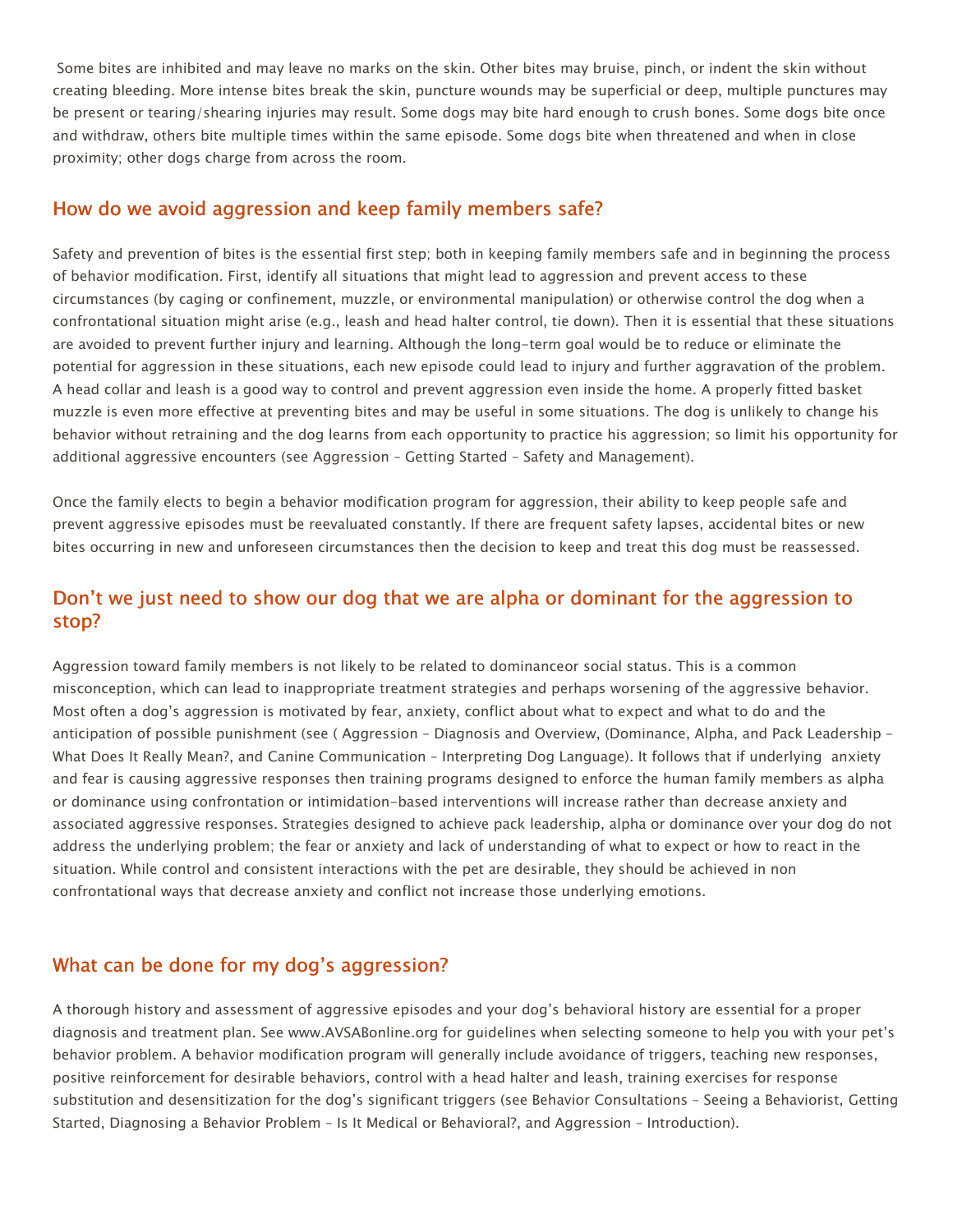

## How do I gain effective control of my dog?

It is important that family members set themselves up as good parental leaders very early in their relationship with their dog. Good leaders for dogs treat their dogs more like a good parent would treat children or a good teacher would treat a student. As a pet owner, it is important to provide consistency, patience, persistence, routine and predictability. Rewards for desirable behaviors provide information for the dog and this serves as a guide for the dog's interactions with you. Becoming the leader or being "in control" does not imply harshness or punishment, but that the dogs behavior

is appropriate and will continue to be appropriate. This is accomplished with reward based training, physical control devices and supervision. Consistent responses reduce your dog's anxiety and conflict, by teaching your dog what behaviors will get rewards and what will not. In a sense you gain control over your dog's behavior while your dog gains control over its rewards by "offering you" the behaviors you want it to learn. (see Learn to Earn – Predictable Rewards). The individual temperament and genetic predisposition of the puppy will determine the methods needed by the owner to become the leader, because some puppies are more assertive, excitable, fearful, easily distracted, or difficult to motivate and therefore more difficult to train (see Training Basics – Getting Started, Aggression – Diagnosis and Overview, Behavior Management Products, Learn to Earn – Predictable Rewards, Learning, Training, and Modifying Behavior, and Teaching Calm – Settle and Relaxation Training, as well as handouts on how to train specific commands).

It is equally important to recognize deference when it occurs. When your dog looks away, lowers its head or avoids you, especially when you are reprimanding it, this is deference, appeasement and submission and an attempt to end the encounter (see Canine Communication – Interpreting Dog Language). From the dog's perspective, the encounter is over and if the human persists with reprimands or punishment, the dog may respond with fear and defensive behaviors. Remember, just because the dog defers once does not mean he will in another setting. Each context is separate and the dogs' desire for the resource in question figures into the response.

#### How can I treat my dog's aggression?

Treatment programs will begin by teaching the dog what you DO want him/her to do. This is generally achieved with a positive reinforcement based training program. Tasks taught will vary for the individual dog and situation but may include teaching a dog to go to a confinement area on cue, sit and stay for treats or get off/on furniture on command (see Reinforcement and Rewards, Learn to Earn – Predictable Rewards, and Working for Food). Control devices such as head halters and leashes facilitate control and safety without harsh, firm corrections while limiting opportunities for aggression to occur (see Training Products – Head Halter Training and Training Products – Head Halter Training – Synopsis).

Advanced exercises can begin once safety and aggression avoiding measures are in place and basic control tasks have been learned. Behavior modification strategies for specific problematic interactions include: classical counter-conditioning, desensitization and exposure gradients such that the dog is not overwhelmed to the point of aggression or defensiveness but instead is slowly exposed to previously arousing stimuli at such low levels the arousal does not occur and then rewarded for the proper response. Simultaneously, the dog is responsible for following new commands and rewarded generously for making new, appropriate decisions.